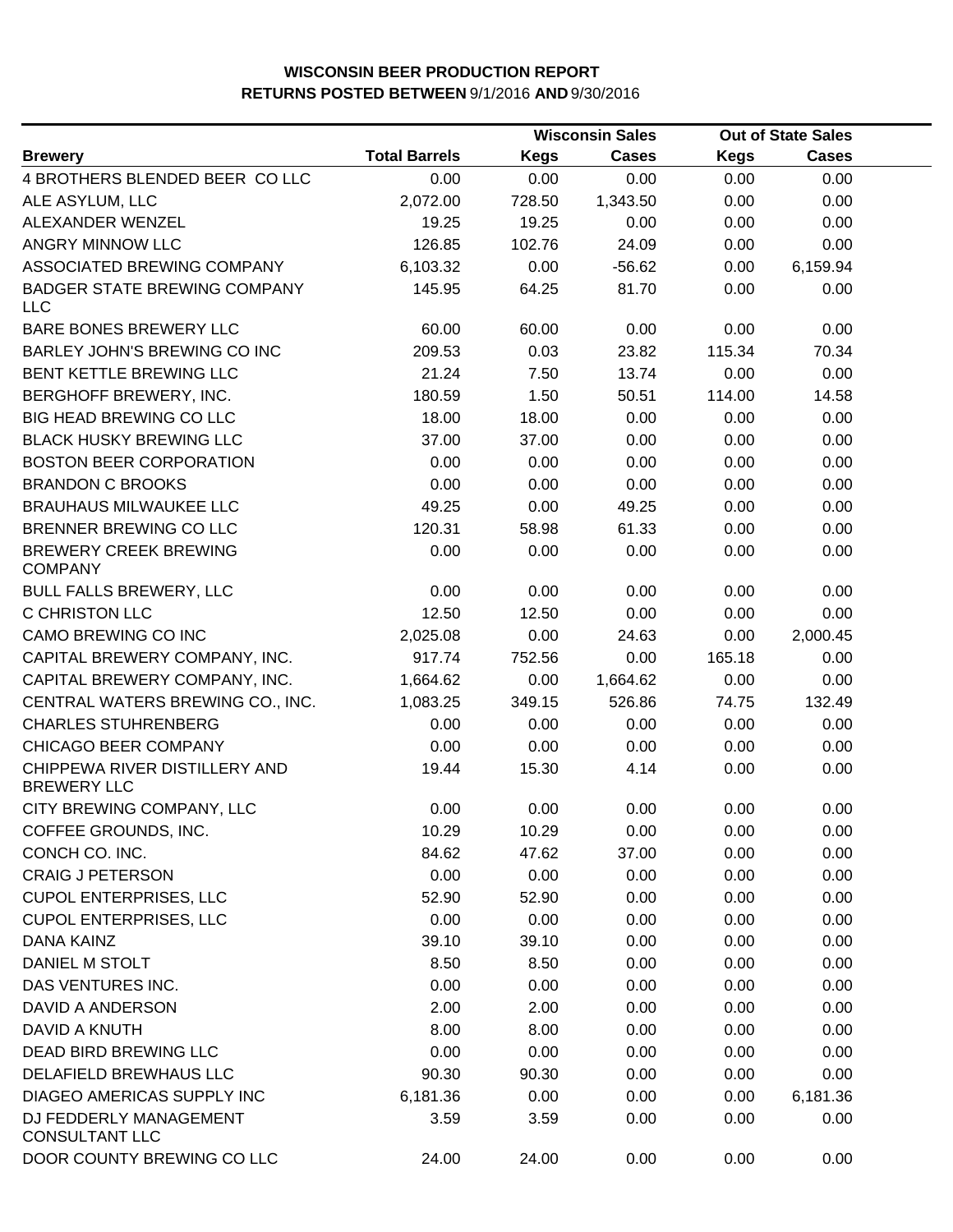|                                                            |                      |          | <b>Wisconsin Sales</b> |             | <b>Out of State Sales</b> |  |
|------------------------------------------------------------|----------------------|----------|------------------------|-------------|---------------------------|--|
| <b>Brewery</b>                                             | <b>Total Barrels</b> | Kegs     | <b>Cases</b>           | <b>Kegs</b> | <b>Cases</b>              |  |
| DOOR COUNTY BREWING CO LLC                                 | 209.00               | 209.00   | 0.00                   | 0.00        | 0.00                      |  |
| DRIFTLESS BREWING COMPANY LLC                              | 9.00                 | 9.00     | 0.00                   | 0.00        | 0.00                      |  |
| <b>DUBUQUE BREWING &amp; MALTING</b><br><b>COMPANY LLC</b> | 14.00                | 0.00     | 0.00                   | 14.00       | 0.00                      |  |
| ERB ENTERPRISES LLC                                        | 0.00                 | 0.00     | 0.00                   | 0.00        | 0.00                      |  |
| <b>ESSER DISTRIBUTING CO INC</b>                           | 0.00                 | 0.00     | 0.00                   | 0.00        | 0.00                      |  |
| FK&P, LLC                                                  | 0.00                 | 0.00     | 0.00                   | 0.00        | 0.00                      |  |
| FERMENTORIUM BEVERAGE<br><b>COMPANY LLC</b>                | 42.50                | 42.50    | 0.00                   | 0.00        | 0.00                      |  |
| FIVE STAR BREWING CO INC.                                  | 934.41               | 0.00     | 13.21                  | 0.00        | 921.20                    |  |
| FOX RIVER BREWING COMPANY II, LLC                          | 173.04               | 173.04   | 0.00                   | 0.00        | 0.00                      |  |
| FOX RIVER BREWING COMPANY, LLC                             | 92.77                | 92.77    | 0.00                   | 0.00        | 0.00                      |  |
| FRANKENMUTH BREWING COMPANY                                | 62.60                | 0.00     | 0.00                   | 0.00        | 62.60                     |  |
| <b>FRESAR INC</b>                                          | 1.45                 | 1.45     | 0.00                   | 0.00        | 0.00                      |  |
| <b>FULTON LLC</b>                                          | 41.25                | 14.25    | 27.00                  | 0.00        | 0.00                      |  |
| GD3 LLC                                                    | 285.45               | 285.45   | 0.00                   | 0.00        | 0.00                      |  |
| GD4, LLC                                                   | 85.00                | 85.00    | 0.00                   | 0.00        | 0.00                      |  |
| <b>GEORGE BREGAR</b>                                       | 42.25                | 42.25    | 0.00                   | 0.00        | 0.00                      |  |
| GJS SALES, INC.                                            | 83.10                | 0.00     | 83.10                  | 0.00        | 0.00                      |  |
| GJS SALES, INC.                                            | 0.00                 | 0.00     | 0.00                   | 0.00        | 0.00                      |  |
| <b>GOOD CITY BREWING LLC</b>                               | 72.38                | 72.38    | 0.00                   | 0.00        | 0.00                      |  |
| <b>GRANITE CITY RESTAURANT</b><br><b>OPERATIONS INC</b>    | 12.90                | 12.90    | 0.00                   | 0.00        | 0.00                      |  |
| <b>GRANT PAULY</b>                                         | 326.09               | 147.60   | 117.45                 | 33.75       | 27.29                     |  |
| <b>GRAY BREWING CO.</b>                                    | 161.36               | 68.33    | 82.27                  | 1.84        | 8.92                      |  |
| <b>GREEN BAY BREWING COMPANY</b>                           | 408.97               | 177.80   | 200.11                 | 13.51       | 17.55                     |  |
| <b>GREENVIEW BREWING LLC</b>                               | 9.16                 | 5.62     | 3.54                   | 0.00        | 0.00                      |  |
| <b>GUY R LILJA</b>                                         | 0.00                 | 0.00     | 0.00                   | 0.00        | 0.00                      |  |
| HILLSBORO BREWING COMPANY LLC                              | 17.33                | 17.33    | 0.00                   | 0.00        | 0.00                      |  |
| HORNELL BREWING CO INC                                     | 6,087.68             | 0.00     | 0.17                   | 0.00        | 6,087.51                  |  |
| HORNY GOAT BREWING CO.                                     | 0.00                 | 0.00     | 0.00                   | 0.00        | 0.00                      |  |
| <b>ISAAC SHOWAKI</b>                                       | 70.19                | 42.93    | 27.26                  | 0.00        | 0.00                      |  |
| JACOB LEINENKUGEL BREWING CO.,<br><b>LLC</b>               | 33,377.50            | 3,064.70 | 18,141.76              | 1,421.29    | 10,749.75                 |  |
| <b>JEAN M LANE</b>                                         | 8.00                 | 8.00     | 0.00                   | 0.00        | 0.00                      |  |
| <b>JEREMY BEACH</b>                                        | 0.00                 | 0.00     | 0.00                   | 0.00        | 0.00                      |  |
| KARBEN4 BREWING LLC                                        | 931.93               | 436.50   | 495.43                 | 0.00        | 0.00                      |  |
| KATCHEVER & CO LLC                                         | 358.57               | 157.51   | 201.06                 | 0.00        | 0.00                      |  |
| KELLERMEISTER BEVERAGES, LLC                               | 10.76                | 10.76    | 0.00                   | 0.00        | 0.00                      |  |
| <b>KUL BREWING LLC</b>                                     | 871.46               | 52.50    | 818.96                 | 0.00        | 0.00                      |  |
| <b>LACROSSE BREWING LLC</b>                                | 1,914.74             | 6.00     | 449.42                 | 30.00       | 1,429.32                  |  |
| LAKEFRONT BREWERY, INC.                                    | 4,194.21             | 1,553.36 | 1,598.17               | 110.96      | 931.72                    |  |
| LAKEFRONT BREWERY, INC.                                    | 0.00                 | 0.00     | 0.00                   | 0.00        | 0.00                      |  |
| LAKEWALK BREWERY AND CAFE<br><b>COMPANY</b>                | 46.00                | 46.00    | 0.00                   | 0.00        | 0.00                      |  |
| LAZY MONK BREWING LLC                                      | 65.24                | 41.92    | 23.32                  | 0.00        | 0.00                      |  |
| LEACH GOLF PROPERTIES, INC.                                | 0.00                 | 0.00     | 0.00                   | 0.00        | 0.00                      |  |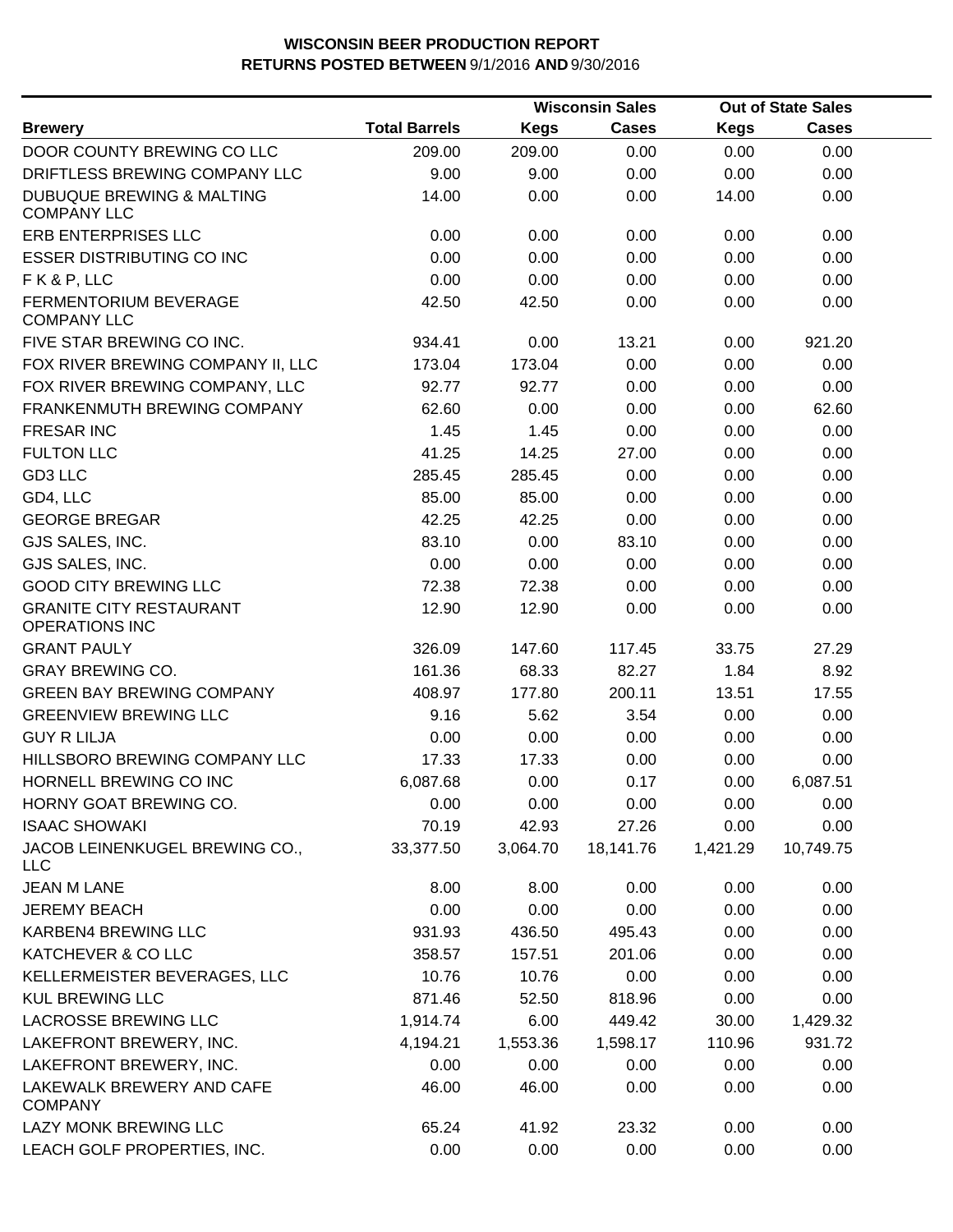|                                       |                      | <b>Wisconsin Sales</b> |              |           | <b>Out of State Sales</b> |  |
|---------------------------------------|----------------------|------------------------|--------------|-----------|---------------------------|--|
| <b>Brewery</b>                        | <b>Total Barrels</b> | <b>Kegs</b>            | <b>Cases</b> | Kegs      | <b>Cases</b>              |  |
| LEATHERHEAD BREWING COMPANY           | 11.94                | 11.94                  | 0.00         | 0.00      | 0.00                      |  |
| <b>LLC</b>                            |                      |                        |              |           |                           |  |
| LEE BURGESS                           | 0.00                 | 0.00                   | 0.00         | 0.00      | 0.00                      |  |
| <b>LEVI FUNK</b>                      | 0.00                 | 0.00                   | 0.00         | 0.00      | 0.00                      |  |
| LHM BREW PUB, LLC                     | 19.75                | 19.75                  | 0.00         | 0.00      | 0.00                      |  |
| LIKE MINDS BREWING LLC                | 0.00                 | 0.00                   | 0.00         | 0.00      | 0.00                      |  |
| <b>LOST ISLAND WINE LLC</b>           | 0.00                 | 0.00                   | 0.00         | 0.00      | 0.00                      |  |
| MARK ANTHONY BREWING INC              | 78,998.24            | 0.00                   | 25,924.23    | 0.00      | 53,074.01                 |  |
| <b>MARK RIGGLE</b>                    | 0.00                 | 0.00                   | 0.00         | 0.00      | 0.00                      |  |
| <b>MATTHEW J GEARY</b>                | 30.05                | 29.85                  | 0.20         | 0.00      | 0.00                      |  |
| MELMS BREWING COMPANY INC             | 3.00                 | 2.50                   | 0.50         | 0.00      | 0.00                      |  |
| MILLER BREWING INTERNATIONAL,<br>INC. | 0.00                 | 0.00                   | 0.00         | 0.00      | 0.00                      |  |
| MILLERCOORS LLC                       | 756.56               | $-9.66$                | 0.94         | 755.99    | 9.29                      |  |
| MILLERCOORS LLC                       | 698,553.45           | 15,042.82              | 121,376.79   | 50,633.13 | 511,500.71                |  |
| MILWAUKEE BREWING COMPANY             | 1,195.13             | 422.57                 | 688.21       | 8.00      | 76.35                     |  |
| MILWAUKEE BREWING COMPANY             | 90.00                | 90.00                  | 0.00         | 0.00      | 0.00                      |  |
| MINOCQUA BREWING CO INC               | 84.50                | 84.50                  | 0.00         | 0.00      | 0.00                      |  |
| <b>MISSION BREWERY INC</b>            | 0.00                 | 0.00                   | 0.00         | 0.00      | 0.00                      |  |
| MOBCRAFT BEER INC                     | 63.00                | 39.53                  | 19.94        | 2.47      | 1.06                      |  |
| MOOSEJAW PIZZA & BREWING CO LLC       | 153.80               | 136.38                 | 17.42        | 0.00      | 0.00                      |  |
| MOUNTAIN CREST SRL LLC                | 12,105.99            | 56.50                  | 1,139.74     | 14.50     | 10,895.25                 |  |
| <b>NATHAN R WARNKE</b>                | 16.15                | 16.15                  | 0.00         | 0.00      | 0.00                      |  |
| NEW GLARUS BREWING COMPANY            | 25,926.34            | 7,425.25               | 18,501.09    | 0.00      | 0.00                      |  |
| NEW GLARUS BREWING COMPANY            | 608.24               | 69.75                  | 538.49       | 0.00      | 0.00                      |  |
| NEXT DOOR BREWING LLC                 | 221.58               | 105.75                 | 115.83       | 0.00      | 0.00                      |  |
| NEXT DOOR BREWING LLC                 | 21.22                | 14.86                  | 6.36         | 0.00      | 0.00                      |  |
| NORTHWOODS BREWING CORP LLC           | 103.50               | 103.50                 | 0.00         | 0.00      | 0.00                      |  |
| O'SO BREWING COMPANY                  | 519.96               | 222.33                 | 297.63       | 0.00      | 0.00                      |  |
| OLD ABE BREWING LLC                   | 0.00                 | 0.00                   | 0.00         | 0.00      | 0.00                      |  |
| <b>OLIPHANT BREWING LLC</b>           | 19.60                | 0.00                   | 19.60        | 0.00      | 0.00                      |  |
| PABST BREWING COMPANY                 | 0.00                 | 0.00                   | 0.00         | 0.00      | 0.00                      |  |
| PABST BREWING COMPANY                 | 0.00                 | 0.00                   | 0.00         | 0.00      | 0.00                      |  |
| PARCHED EAGLE BREWPUB LLC             | 4.40                 | 4.40                   | 0.00         | 0.00      | 0.00                      |  |
| PATRICK MC INTOSH                     | 30.88                | 15.50                  | 6.60         | 2.00      | 6.78                      |  |
| PETER H GENTRY                        | 7.00                 | 7.00                   | 0.00         | 0.00      | 0.00                      |  |
| PETER H GENTRY                        | 0.00                 | 0.00                   | 0.00         | 0.00      | 0.00                      |  |
| PETER H GENTRY                        | 1,111.14             | 1,111.14               | 0.00         | 0.00      | 0.00                      |  |
| PETER PETERSON                        | 12.00                | 12.00                  | 0.00         | 0.00      | 0.00                      |  |
| PHUSION PROJECTS LLC                  | 41,681.04            | 0.00                   | 855.19       | 0.00      | 40,825.85                 |  |
| PIGEON RIVER BREWING LLC              | 5.00                 | 5.00                   | 0.00         | 0.00      | 0.00                      |  |
| PITCHFORK BREWING LLC                 | 17.76                | 17.76                  | 0.00         | 0.00      | 0.00                      |  |
| PLYMOUTH BREWING COMPANY LLC          | 12.88                | 12.88                  | 0.00         | 0.00      | 0.00                      |  |
| POTOSI BREWING COMPANY                | 1,146.50             | 313.90                 | 541.00       | 82.10     | 209.50                    |  |
| POTOSI BREWING COMPANY                | 72.10                | 64.80                  | 0.00         | 7.30      | 0.00                      |  |
| R' NOGGIN BREWING LLC                 | 0.00                 | 0.00                   | 0.00         | 0.00      | 0.00                      |  |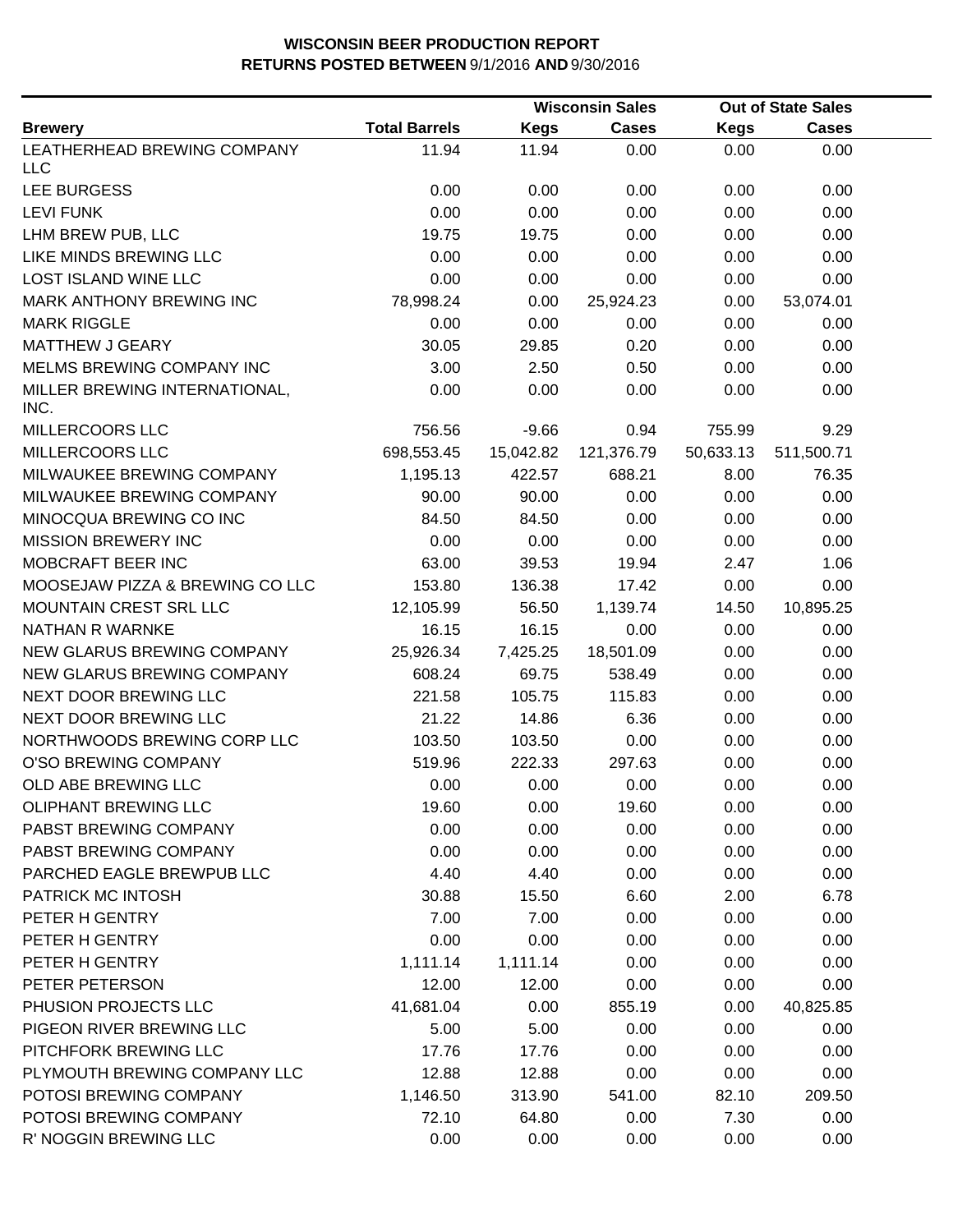|                                                         |                      |             | <b>Wisconsin Sales</b> |             | <b>Out of State Sales</b> |  |
|---------------------------------------------------------|----------------------|-------------|------------------------|-------------|---------------------------|--|
| <b>Brewery</b>                                          | <b>Total Barrels</b> | <b>Kegs</b> | <b>Cases</b>           | <b>Kegs</b> | <b>Cases</b>              |  |
| RAIL HOUSE PROPERTIES LLC                               | 22.50                | 22.50       | 0.00                   | 0.00        | 0.00                      |  |
| RAISED GRAIN BREWING COMPANY<br><b>LLC</b>              | 38.84                | 38.84       | 0.00                   | 0.00        | 0.00                      |  |
| RANDOLPH OSKEY                                          | 15.32                | 15.32       | 0.00                   | 0.00        | 0.00                      |  |
| RANDYS FUN HUNTERS BREWERY INC                          | 0.00                 | 0.00        | 0.00                   | 0.00        | 0.00                      |  |
| RED EYE BREWING COMPANY LLC                             | 51.15                | 51.15       | 0.00                   | 0.00        | 0.00                      |  |
| REGAL BRAU BREWING COMPANY LLC                          | 6,872.26             | 0.00        | 293.13                 | 0.00        | 6,579.13                  |  |
| RHINELANDER BREWING CO LLC                              | 5,542.57             | 16.75       | 177.29                 | 0.00        | 5,348.53                  |  |
| ROBERT A LARSON                                         | 474.22               | 122.66      | 218.31                 | 47.67       | 85.58                     |  |
| ROCKY REEF BREWING COMPANY                              | 3.70                 | 3.70        | 0.00                   | 0.00        | 0.00                      |  |
| <b>ROGER MILLER</b>                                     | 6.45                 | 6.45        | 0.00                   | 0.00        | 0.00                      |  |
| <b>ROSS M NELSON</b>                                    | 0.00                 | 0.00        | 0.00                   | 0.00        | 0.00                      |  |
| ROWLAND'S CALUMET BREWING CO.,<br>INC.                  | 7.00                 | 7.00        | 0.00                   | 0.00        | 0.00                      |  |
| ROWLAND'S CALUMET BREWING CO.,<br>INC.                  | 23.00                | 23.00       | 0.00                   | 0.00        | 0.00                      |  |
| RUSH RIVER BREWING LLC                                  | 271.47               | 61.54       | 68.29                  | 74.35       | 67.29                     |  |
| <b>RUSTIC VENTURES LLC</b>                              | 73.35                | 73.35       | 0.00                   | 0.00        | 0.00                      |  |
| SAND CREEK BREWING CO LLC                               | 398.31               | 129.97      | 254.07                 | 0.80        | 13.47                     |  |
| SILVER CREEK BREWING COMPANY                            | 15.71                | 15.71       | 0.00                   | 0.00        | 0.00                      |  |
| SLEEMAN BREWING COMPANY USA<br><b>INC</b>               | 26,441.81            | 0.00        | $-421.34$              | 5,764.13    | 21,099.02                 |  |
| <b>SLOCUM LLC</b>                                       | 84.00                | 84.00       | 0.00                   | 0.00        | 0.00                      |  |
| SOUTH SHORE BREWERY, INC.                               | 157.42               | 107.66      | 39.77                  | 6.00        | 3.99                      |  |
| SOUTH SHORE BREWERY, INC.                               | 0.00                 | 0.00        | 0.00                   | 0.00        | 0.00                      |  |
| <b>SPB LLC</b>                                          | 3,608.95             | 816.00      | 1,716.34               | 192.00      | 884.61                    |  |
| SPRECHER BREWING COMPANY, INC.                          | 1,503.52             | 912.10      | 370.25                 | 101.77      | 119.40                    |  |
| STARBOARD BREWING COMPANY LLC                           | 11.00                | 11.00       | 0.00                   | 0.00        | 0.00                      |  |
| STILLMANK BREWING COMPANY                               | 176.30               | 81.17       | 95.13                  | 0.00        | 0.00                      |  |
| STONE CELLAR BREWPUB, INC.                              | 274.30               | 274.30      | 0.00                   | 0.00        | 0.00                      |  |
| <b>SUGAR CREEK ACQUISITION LLC</b>                      | 0.00                 | 0.00        | 0.00                   | 0.00        | 0.00                      |  |
| <b>TAILGATE BEER LLC</b>                                | 0.00                 | 0.00        | 0.00                   | 0.00        | 0.00                      |  |
| THE BRONX BREWERY, LLC                                  | 0.00                 | 0.00        | 0.00                   | 0.00        | 0.00                      |  |
| THE EAU CLAIRE BREWING PROJECT<br><b>LLC</b>            | 34.91                | 10.25       | 24.66                  | 0.00        | 0.00                      |  |
| THE ENLIGHTENED IMBIBER LLC                             | 5.00                 | 5.00        | 0.00                   | 0.00        | 0.00                      |  |
| THE FRESH FROM CALIFORNIA FAMILY<br><b>BUSINESS INC</b> | 0.00                 | 0.00        | 0.00                   | 0.00        | 0.00                      |  |
| THE GD 2 LLC                                            | 59.26                | 59.26       | 0.00                   | 0.00        | 0.00                      |  |
| THE GREAT DANE PUB AND BREWING<br>COMPANY, INC.         | 140.13               | 140.13      | 0.00                   | 0.00        | 0.00                      |  |
| THE LONE GIRL BREWING COMPANY -<br><b>WAUNAKEE LLC</b>  | 55.75                | 55.75       | 0.00                   | 0.00        | 0.00                      |  |
| THE MCKENZIE RIVER CORPORATION                          | 0.00                 | 0.00        | 0.00                   | 0.00        | 0.00                      |  |
| THE SAINT LOUIS BREWERY LLC                             | 0.00                 | 0.00        | 0.00                   | 0.00        | 0.00                      |  |
| THIRD SPACE BREWING LLC                                 | 0.00                 | 0.00        | 0.00                   | 0.00        | 0.00                      |  |
| TITLETOWN BREWING CO LLC                                | 438.00               | 326.00      | 112.00                 | 0.00        | 0.00                      |  |
| <b>TOM PORTER</b>                                       | 289.40               | 289.40      | 0.00                   | 0.00        | 0.00                      |  |